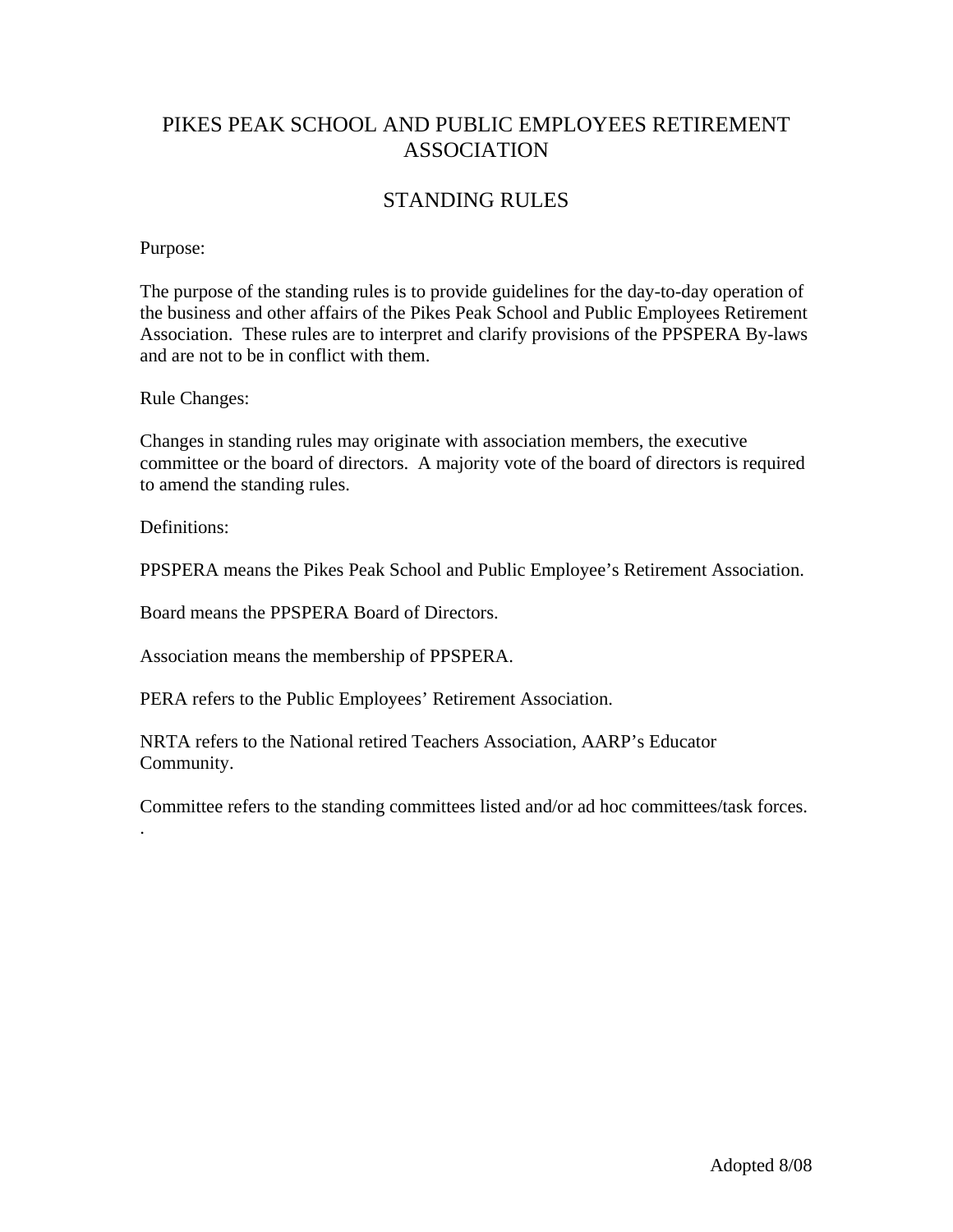#### I. MEMBERSHIP

- A. Dues amounts shall be set by both local and state boards of directors.
- B. PPSPERA encourages unified local and state dues be paid to the treasurer.
- C. PPSPERA and CSPERA membership are required of all officers of the association, committee chairs and committee members.
- D. Mailing lists and e-mail addresses of the membership are never to be made available to organizations or individuals.
- E. State and association officers may request membership lists for specific purposes with the understanding that they shall be for internal use only.

## II. EXECUTIVE COMMITTEE

- A. New and different programs or sponsored activities requiring action by the board shall be presented to the executive committee in detail and discussed fully before action is taken by the board.
- B. Chairpersons of standing, ad hoc committees/task forces and individuals may attend executive committee meetings as observers and at their own expense.

## III. BOARD OF DIRECTORS/OFFICERS

- A. All officers and other board members are expected to attend all officially called meetings unless previously excused.
- B. Only duly authorized members may vote.
- C. Each person shall have one vote only.
- D. Upon the approval of these Standing Rules, all officers and board members shall have electronic mail in order to facilitate the communication and the conducting of business of the association. All sitting officers and board members shall be exempt from this requirement.

#### IV. STANDING COMMITTEE/LIAISON ROLES AND RESPONSIBILITIES

- A. The Crystal Apple liaison attends and participates on the Crystal Apple planning committee.
- B. The community service/volunteer member receives and calculates volunteer hours from the membership and sends a report to the CSPERA volunteer chairperson.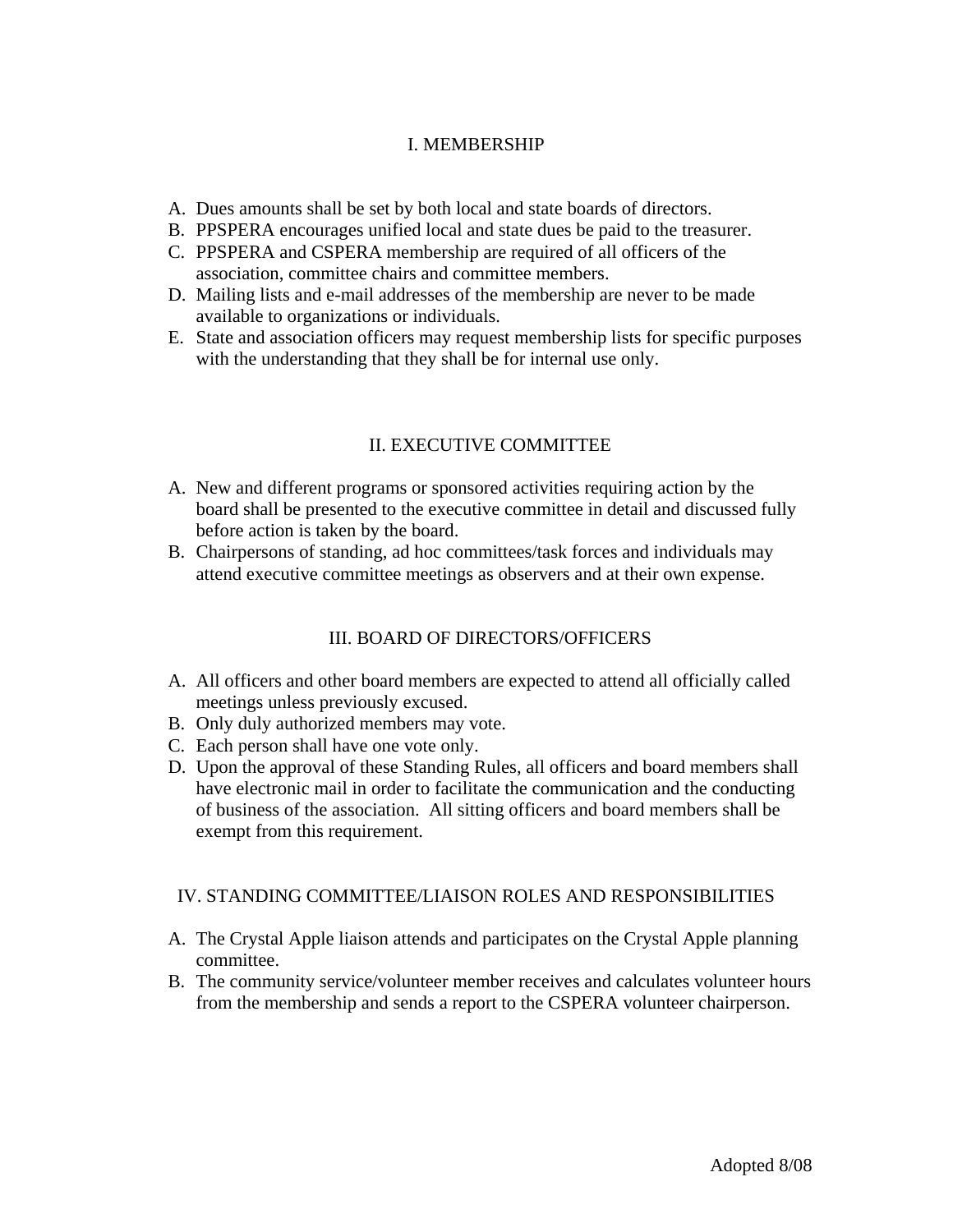#### V. FINANCES

- A. Membership is an annual fee of \$5.00 as of 2009 collected by the membership chairperson or treasurer.
- B. PPSPERA members may pay state dues at the same time local dues are paid and not covered by other entities.
- C. The board is encouraged to use federal guidelines when establishing reimbursement rates.

## VI. COMMUNICATIONS

- A. The association president or designated representative shall be the official spokesperson for the association on all matters pertaining to the affairs of PPSPERA.
- B. The official publication of the association is the PPSPERA Newsletter. It is published several times each year and is mailed to all members, Pikes Peak area school district superintendents and public relations officers for PERA affiliated groups in the Piles Peak region.
	- 1. The staff of the PPSPERA Newsletter welcomes and encourages members to contribute news and suggestions.
	- 2. The staff of the PPSPERA Newsletter may edit condense or delete material submitted for publication.

## VII. GENERAL RULES

- A. All PPSPERA activities are on a non-partisan basis.
- B. The president shall appoint membership on association committees to reflect the composition of the association members.
- C. The association may cooperate with and support other organizations and associations with the approval of the executive committee/
- D. Association stationery is available for use by officers and committee chairs for official business only.
- E. The secretary shall use the following guidelines in performing his/her duties.
	- 1. Minutes will include the date, time, place of meeting, names of attendees, names of absentees and the approval or disapproval of the previous minutes.
	- 2. Copies of all minutes will be reviewed by the president prior to the distribution.
	- 3. Send and/or post draft minutes to the appropriate audience within 30 days following the meeting.
	- 4. After minutes have been approved and/or corrected they shall be distributed/posted to the appropriate audience within 30 days of approval.
	- 5. Provide printed forms for elections and other association business as required.